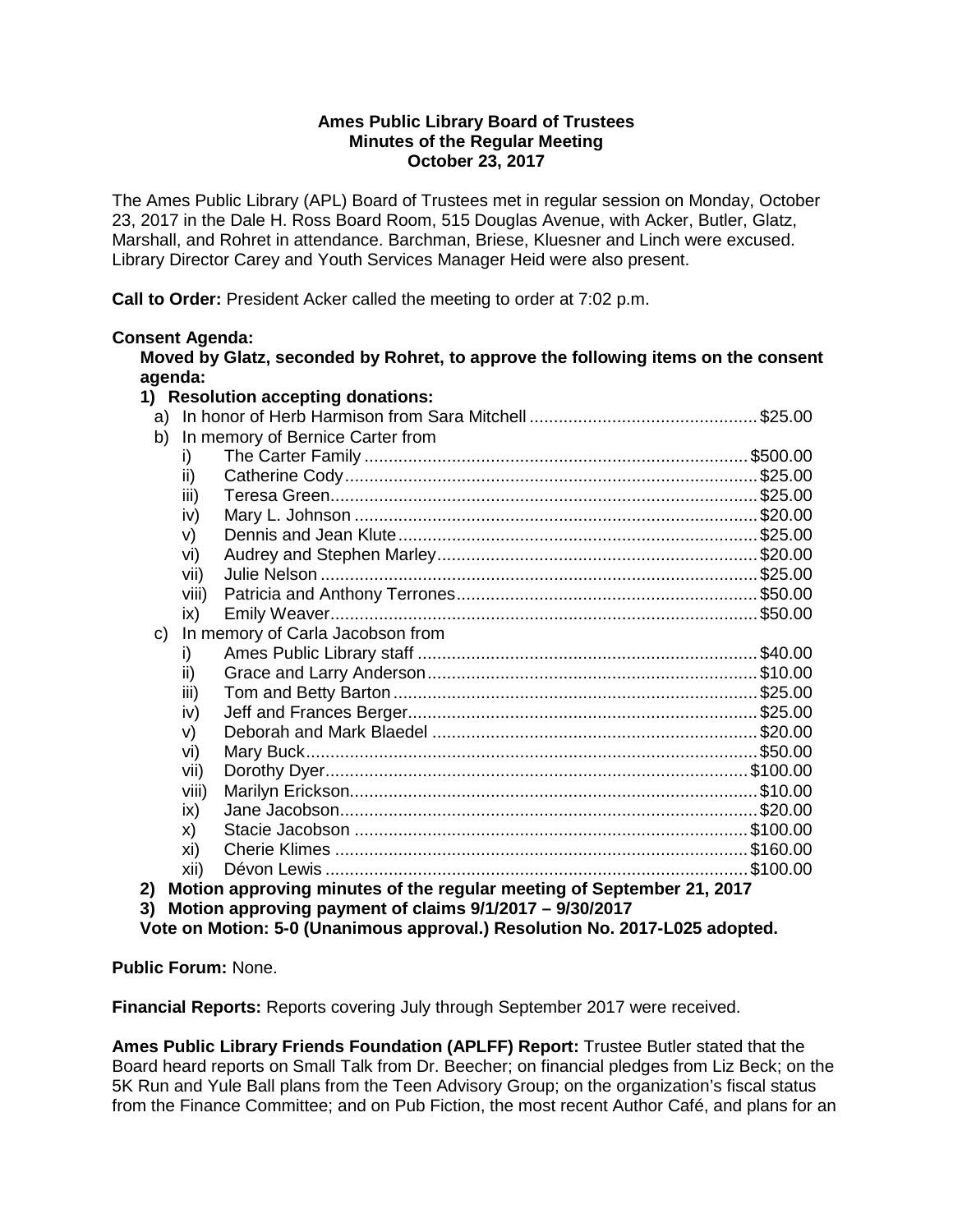end-of-year mailing from the Fundraising Committee. She said the Board also learned that Sunni Swarbrick will become the Executive Director of the Story County Community Foundation.

Carey added that the children's author café was well attended, but the adult-oriented event was cancelled. She said the next author café will feature Reka Basu and Cathy Brodocovich.

**Director Evaluation Committee (DEC):** Trustee Rohret reported that the DEC met with Carey the previous week. They discussed Strategic Planning and issues related to her upcoming retirement and the search for her successor. He said a timeline has not yet been determined, but Carey has offered to give six months' notice; her retirement will be handled so that it does not impact the library's ability to be accredited. The DEC also discussed having an Assistant Director position under the new Director. Rohret said that planning for some overlap and development of the new Assistant Director position description will need to begin sometime in the near future.

Acker said it would be important to identify a timeline, review the position description and the Director's general job duties, and consider what may be needed from an Assistant Director. She indicated that the DEC should continue its work on the evaluation process for the time being, and said she would gather some information about the director search process. She suggested that the Executive Committee may need to meet and may want to consult with the previous Board President, City Management, and the Human Resources Department.

Rohret also said there was discussion about accreditation and state funding. Interlibrary Loan reimbursements and Direct State Aid payments are both now tied to accreditation, but it is uncertain what the State's subsidies will continue to be. The theoretical possibility of doing interlibrary loans without the State Library was discussed. Rohret said Trustee Glatz had spoken to some vendors at the Iowa Library Association (ILA) Conference and Iowa State University Library has gone with a vendor that APL could potentially also work with. Rohret said that if the State Library continues to reduce services, APL may need to be prepared to step in to purchase the means to deliver services the public has come to rely on.

**Administrative Staff Report:** Carey reported that three new Youth Services Interns and a new Human Relations Intern were hired. The Operations Coordinator position is now posted and applications will be accepted until November 1.

Carey, Youth Services Manager Heid, and Trustee Glatz spoke about the ILA Conference they had attended the previous week. Carey and Glatz both attended sessions on succession planning/mentoring, although both agreed that they were not as worthwhile as they had hoped they'd be. Glatz said he also attended sessions on fake news and how to recognize it, quick turn-around programming, and poverty in Iowa and its effect on libraries. He also spent time visiting with vendors such as Scholastic, Mobius, Gale, and Advantage, and some representatives of the State Library. Carey and Heid both spoke about how APL could potentially use some of the ideas they picked up.

Carey stated that an upgrade to Polaris, the integrated library system, was enabled earlier in the month; budget development is in the works; and the Request for Proposals for the website redesign is almost ready to be issued. She said the goal is to have something new in place by the end of the fiscal year.

October programs that Carey highlighted included a successful first Ames Pridefest, which was held October 14 with about 400 people in attendance and vendors all around Bandshell Park.